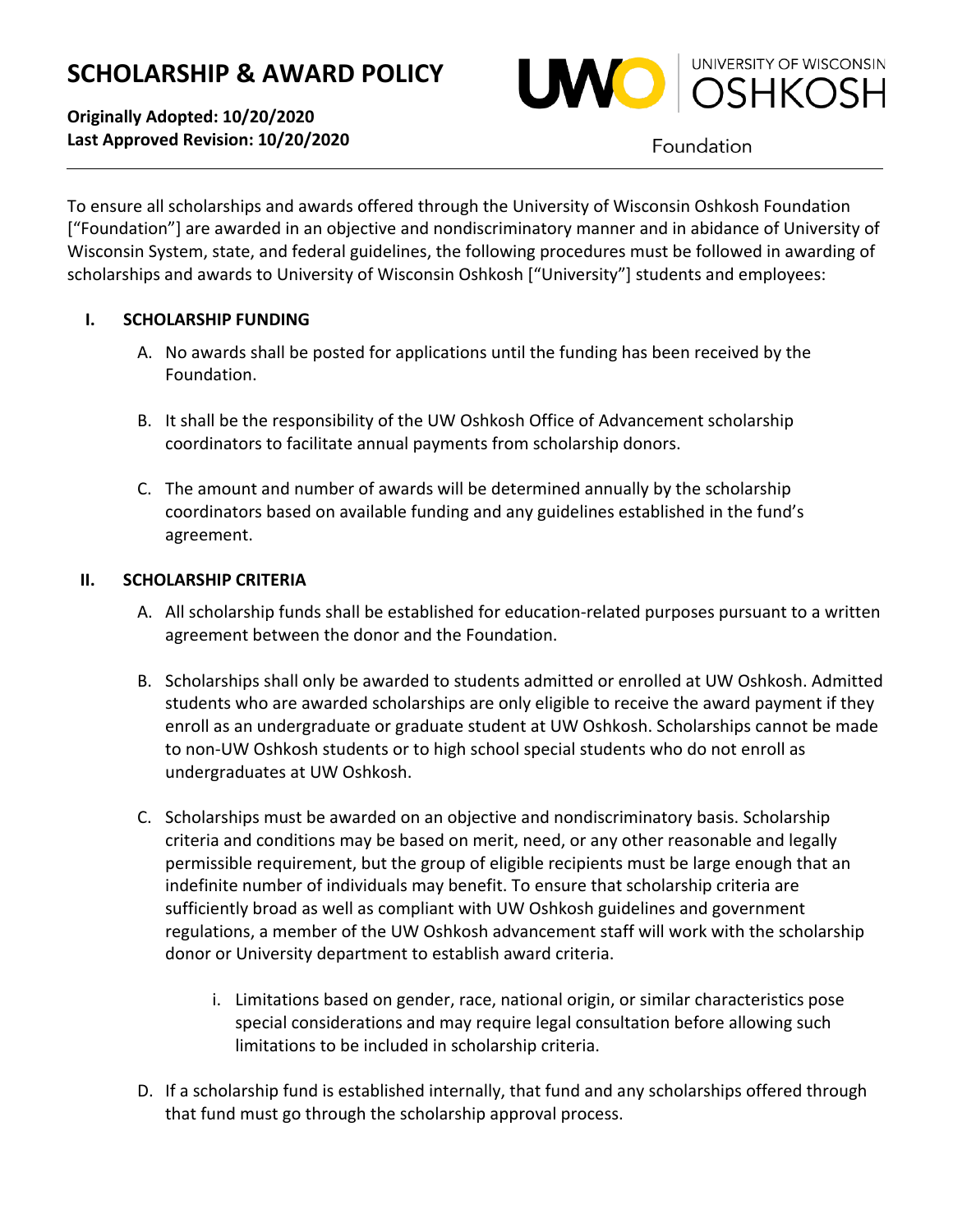- E. It is an institutional priority to provide scholarship funding to aid in recruitment and retention of students. Any scholarship funds in which the institution has input or control over award criteria shall be as broad as possible to aid in the recruitment and retention of the maximum number of students. These scholarship programs shall be evaluated periodically to ensure these resources are being utilized as effectively as possible. Should a scholarship not show a positive impact on recruitment and/or retention it shall be eliminated or modified.
- F. Per NCAA Division III regulations, athletic leadership, ability, participation or performance shall not be considered in the awarding of scholarships. Because of this, applicants and their references should not include information on athletic involvement on their scholarship applications. If athletic involvement is included on a scholarship application, the selection committee members shall disregard that information. UW Oshkosh coaches are not allowed to provide references for student athletes or serve on scholarship selection committees.
- G. Unless otherwise defined in award criteria, it is understood that "part-time enrollment" refers to the University's official number of credits required for part-time enrollment. Criteria stating that full-time enrollment is not required, indicates that a student may be enrolled in any number of credits.
- H. It is preferred that donors not define required application materials in their scholarship fund agreement as to allow application materials to change as needed.

# **III. SELECTION**

- A. Award recipients must be selected by a committee composed of at least two members. It is preferable to have an odd number of committee members to ensure a tie-breaking vote. The only circumstance in which a committee is not required is if selection is based on a measurable factor such as highest grade-point average in a specific major.
- B. In order to avoid potential tax implications due to IRS regulations that impact donor involvement post-gift, scholarship donors or interested parties shall not participate in the selection process. This includes members of an organization that has established a scholarship fund, such as an alumni association group. Any donors or interested parties involved in selection prior to January 1, 2019 will be allowed to continue their participation so long as they do not have a majority say in selection of the award recipient.
- C. To ensure recipients are selected fairly and in accordance with the documented scholarship criteria, the scholarship coordinators will confirm eligibility for each award recipient.
- D. If the selection committee cannot decide between two equally qualified applicants, the award may be split between two applicants, provided splitting the award is not prohibited by the fund criteria. However, every effort must be made to identify the most worthy applicant for the award. It shall not be permissible to split an award between more than two applicants.
- E. Each scholarship selection committee must make every effort to follow the designated selection timeframe. Should a committee fail to notify the Foundation of the award recipient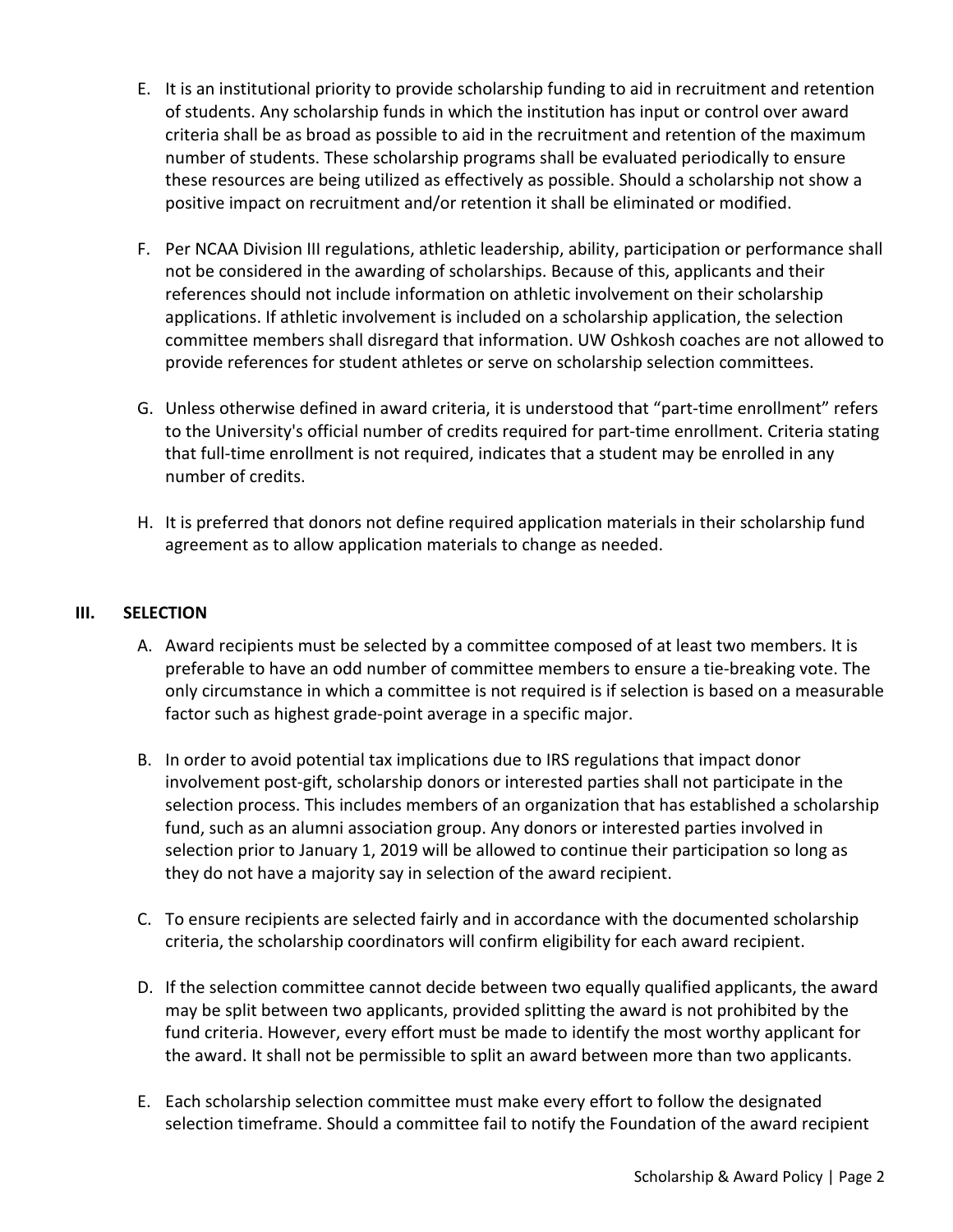in a reasonable timeframe, the Foundation shall appoint an internal committee to select a recipient.

## **IV. AWARD DISBURSEMENT**

- A. All scholarships and awards must be applied directly to the recipient's student account. No cash awards are allowed. Gift cards, including textbook gift cards, are considered cash awards.
- B. Once the review committee has selected the scholarship recipient(s), a scholarship disbursement form, signed by the fund's authorized signatory on record, must be submitted to the Office of Advancement in order for the award to be processed.
- C. Should a student no longer be eligible for an award prior to disbursement, the award will be made to an alternate indicated by the selection committee. The department will be notified of this situation before the award offer is made to the alternate.
- D. Repayment of awards shall not be required, should a student no longer meet the requirements of the award following the semester of award disbursement.
- E. Scholarship coordinators will manage the award renewal process and will share recipients' eligibility information with the appropriate departments prior to final award approval and notification.
- F. Unless otherwise specified in scholarship criteria, if a student does not qualify for their award renewal, a replacement shall not be selected to take their place. Because of the complexity of renewable awards, it is preferred that the funding carry forward to fund new scholarships made in subsequent years.
- G. Unless otherwise defined in the award criteria, the full award will be paid out in the upcoming fall semester. If the award criteria necessitate earlier disbursement, the award will be paid out in the current spring semester. If an award exceeds the cost of tuition for one semester, the award will be evenly split between the fall and spring semesters of the upcoming year.
- H. If the donor instructs an award be split between the fall and spring semesters and the recipient will not be enrolled during the spring semester, the student will forfeit the spring installment, unless otherwise defined in the award criteria.
- I. If a scholarship recipient requests their fall semester award be split between the fall and spring semesters, that shall be permissible.

#### **V. AWARD COMMUNICATION**

A. No award offers shall be made to students until an Office of Advancement scholarship coordinator has had the opportunity to verify the eligibility of the recipients. All students will receive official award offers through Academic Works. Departments may send supplemental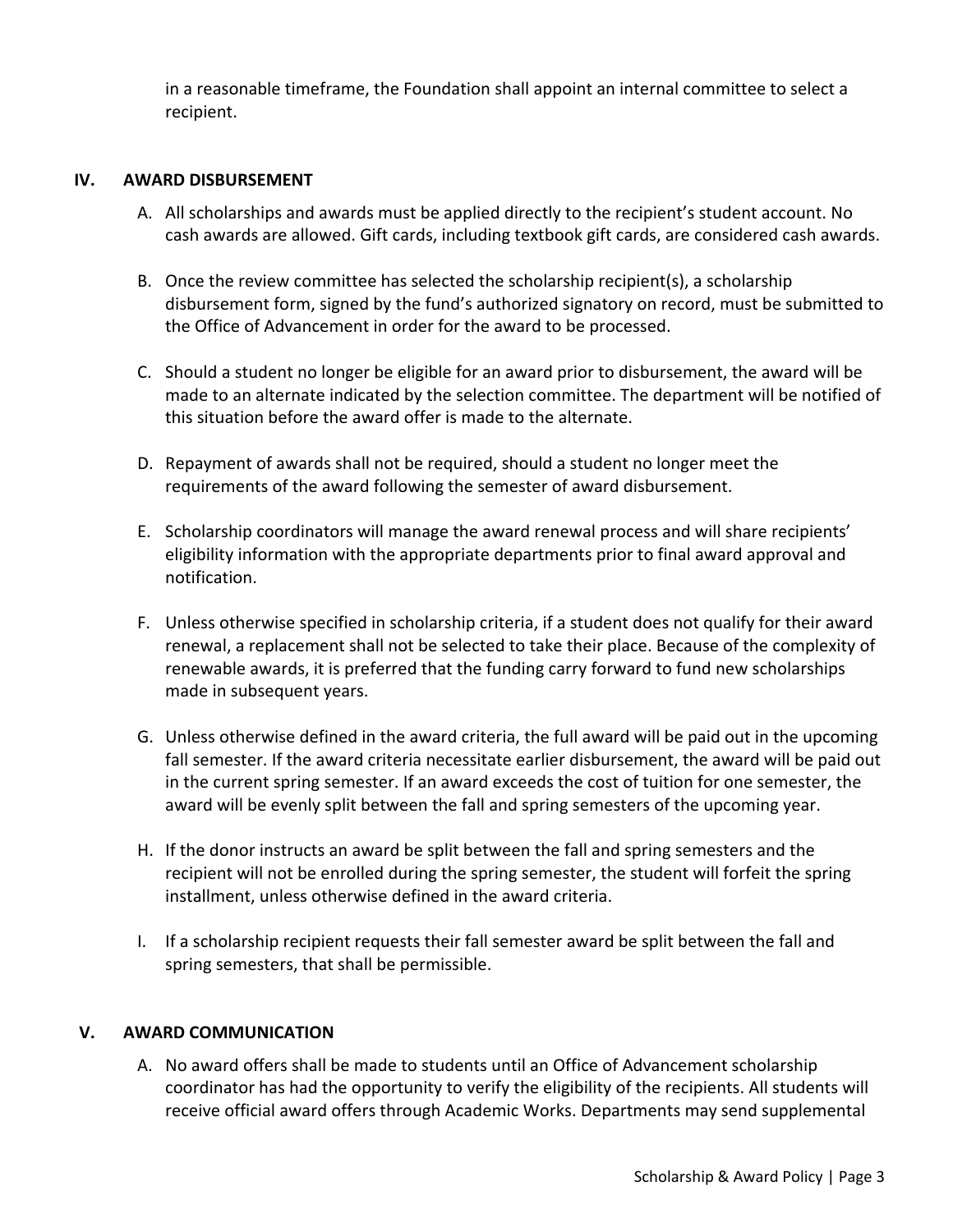award information or congratulations only after the award offers have been made through Academic Works, unless prior approval has been given by a scholarship coordinator.

- B. As part of the award offer, advancement staff will provide the recipient with the donor's contact information and will encourage them to acknowledge the donor's gift.
- C. Advancement staff will provide the donor with the recipient's directory information and postacceptance submission. In some cases, portions of the student's scholarship application may be provided at the request of the donor.

## **VI. RECIPIENT RECOGNITION**

- A. All UW Oshkosh scholarships and awards will be included in the annual UW Oshkosh Scholarship Reception, or subsequent recognition event, provided they meet the minimum award criteria to be included.
- B. Advancement staff will invite scholarship recipients and the donors of their awards to the event.

#### **VII. ACADEMIC WORKS**

- A. Academic Works is the scholarship software management system currently used by UW Oshkosh and the Foundation. All UW Oshkosh scholarships and awards will be advertised in Academic Works.
- B. All scholarships that require an application must be applied for through Academic Works.
- C. Awards that do not require an application will be processed in Academic Works after the recipient has been selected.

#### **VIII. SCHOLARSHIP APPLICATION AND SELECTION CYCLES**

- A. There will be two annual scholarship application cycles, one for currently enrolled students and one for incoming students who have been admitted to the University.
- B. The cycle for current students shall be completed within the fall semester.
- C. The cycle for incoming students shall be completed early in the spring semester to ensure award offers are made early enough to impact potential students' admission decisions.
- D. Exceptions for individual awards may be made to this timeline at the discretion of the scholarship coordinators should the need arise due to the nature of the award, such as study abroad scholarships.